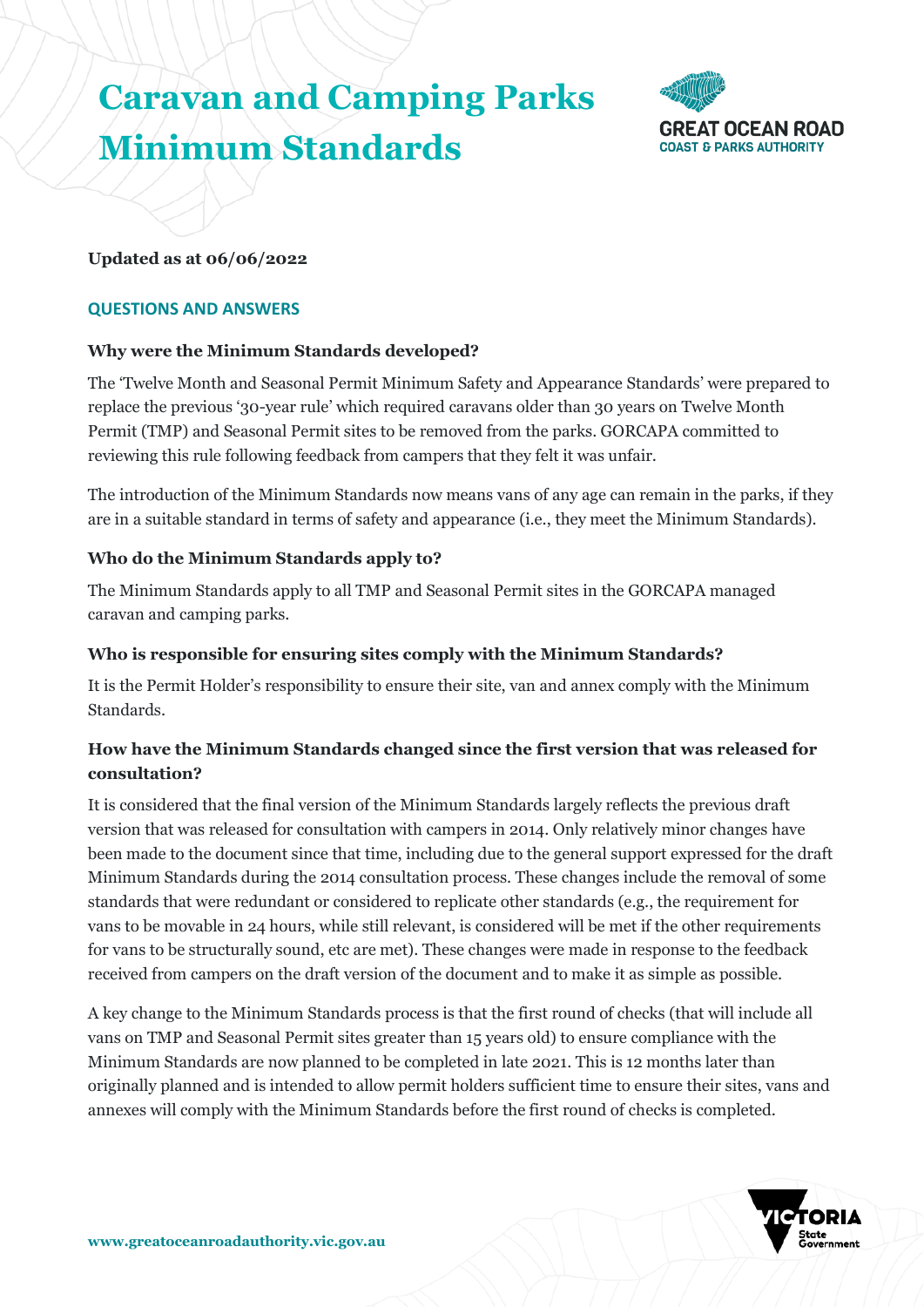#### **CHECK PROCESS**

#### **Who pays for the checks to be completed?**

The cost of completing the check, which mainly comprises the cost for the assessor's time, will be paid for by the Authority. This excludes the checks completed on vans being brought into the parks to occupy a TMP or Seasonal site for the first time – the permit holder will be responsible for the cost of completing this check. The permit holder is responsible for any costs associated with ensuring their site, van and annex is compliant with the Minimum Standards.

#### **Will checks be done when permit holders are on site?**

It is preferred to have the permit holder, or their representative, present for the check. However, if this is not possible, the permit holder will need to arrange access to the van and annex for the Assessor (e.g., leave a key at the park office).

#### **Where will the check information be filed?**

It is planned to use an electronic system for all the information and documents required for the Minimum Standards and checking process. For example, the current hard copy Minimum Standards report form will be converted to an electronic template which the assessor completes using a tablet device (e.g., iPad) during the checking process. The completed report form will then be emailed to the permit holder. A copy will also be kept at the park office in the relevant TMP file.

# **If a 'non-compliance' with any of the Minimum Standards is identified during a check and corrective action is required, who then confirms that this action has been taken and the site is now fully compliant?**

It is the responsibility of the permit holder to provide suitable evidence within the required timeframe (see below) to the park representative that any required corrective actions have been completed. This could be in the form of photos, documentation (e.g., 'Electrical Safety Check' receipt) or a follow up site check. If suitable evidence shows the non-compliance has been rectified, this will be kept on file with the check report and then the park representative will confirm that the site is now compliant, and the check process is complete.

# **What is the appeals process if there is a disagreement with the assessor as part of the check process?**

The final Minimum Standards are intended to be clear and unambiguous so that anyone can understand them and what is required to ensure compliance with them. The assessor's role is to then be an independent, unbiased professional who checks that sites are compliant. While it is expected that this approach will minimise any disagreements with an assessor's check and report, if a disagreement does arise it can be raised and discussed during the check process amongst the people present (i.e., assessor, permit holder, park representative).

#### **Who will complete the checks?**

The checks will be completed by the assessor, in the presence of the park representative and permit holder, if available. The assessor's role is still to be confirmed; however, it will be someone with relevant skills and experience (e.g., caravan repairer)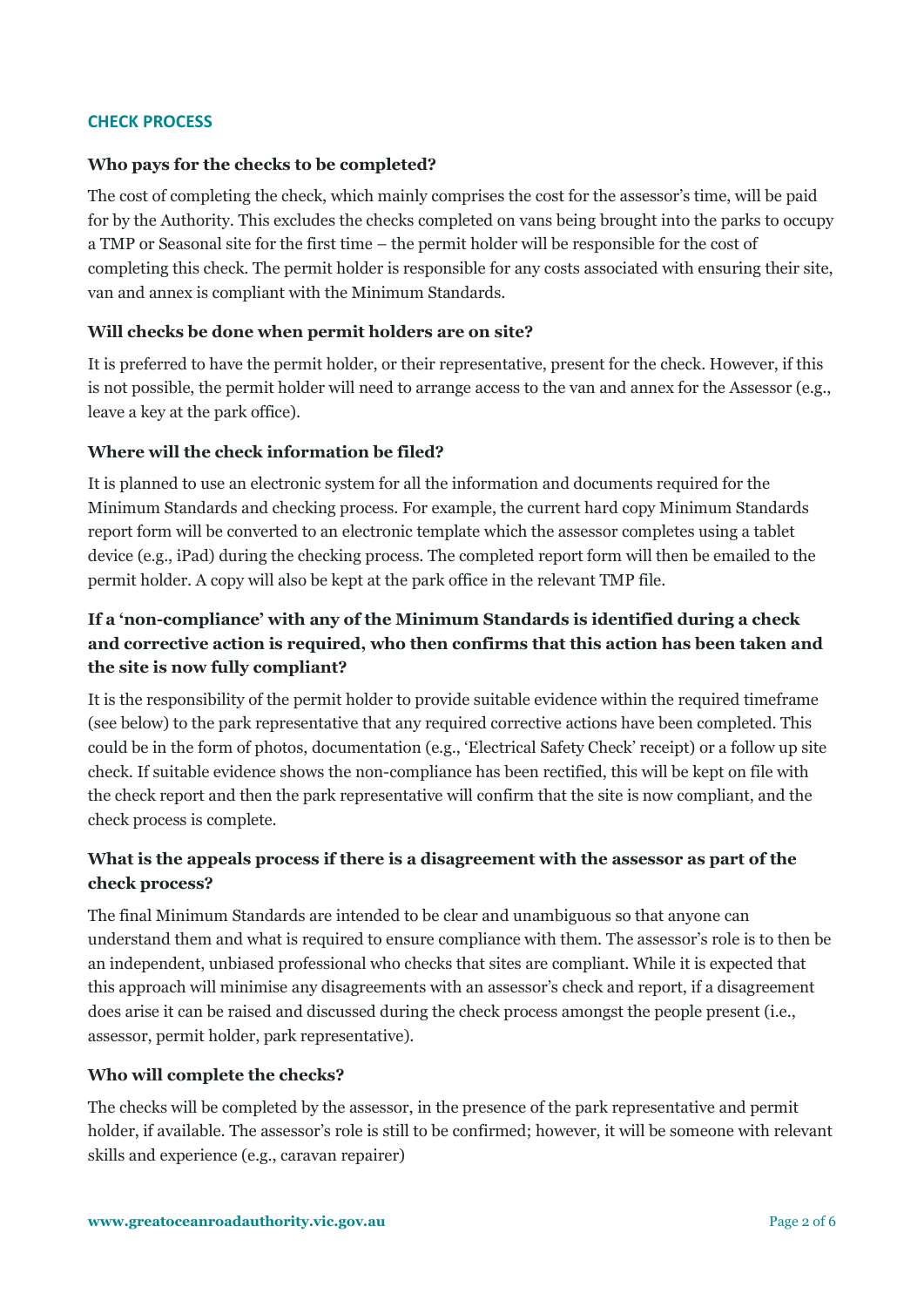#### **TIMING**

# **When do the Minimum Standards come into effect and when do sites need to comply with them by?**

The Minimum Standards will come into effect on 1 July 2021. All relevant sites (i.e., TMP and Seasonal sites) are expected to comply with the Minimum Standards from this date.

The first round of checks (that will include all vans on TMP and Seasonal Permit sites greater than 10 years old) to ensure compliance with the Minimum Standards are then planned to be completed in October – November 2021. This is several months later than originally planned and is intended to allow permit holders sufficient time to ensure their sites, vans and annexes will fully comply with the Minimum Standards before the first round of checks are completed.

# **If work needs to be completed to ensure a site complies with the Minimum Standards, what is the timeframe to complete these works?**

All TMP and Seasonal permit sites will need to comply with the Minimum Standards. It is the responsibility of the permit holder to ensure their van, annexe and site are maintained in an appropriate way and any necessary repair or maintenance work is undertaken to ensure they comply with the Minimum Standards.

If a non-compliance with any part of the Minimum Standards is discovered (e.g., during a check process), it is planned to allow the permit holder one month to undertake any necessary work to rectify the non-compliance (a longer period will be allowed to rectify any non-compliances identified during the initial round of checks in October – November 2021). However, there may be some occasions where a shorter time frame is required to rectify the non-compliance (e.g., an inappropriate extension lead is being used to connect the van and annexe to the power head).

## **ELECTRICAL AND GAS CHECKS**

## **What are the 'Electrical Safety Check' and 'Gas Safety Check'?**

These checks will be completed by appropriately qualified people (i.e., electrician and gas fitter, respectively) to confirm that a van and annexe comply with relevant standards (i.e., ASNZS-5601.2- 2013 and ASNZS-3001-2008). After completing the check and confirming compliance with the standard, the qualified person will provide the permit holder with a receipt to confirm they have checked the van and annexe and it complies with the standard. GORCAPA is investigating the development and use of a standard template for these receipts.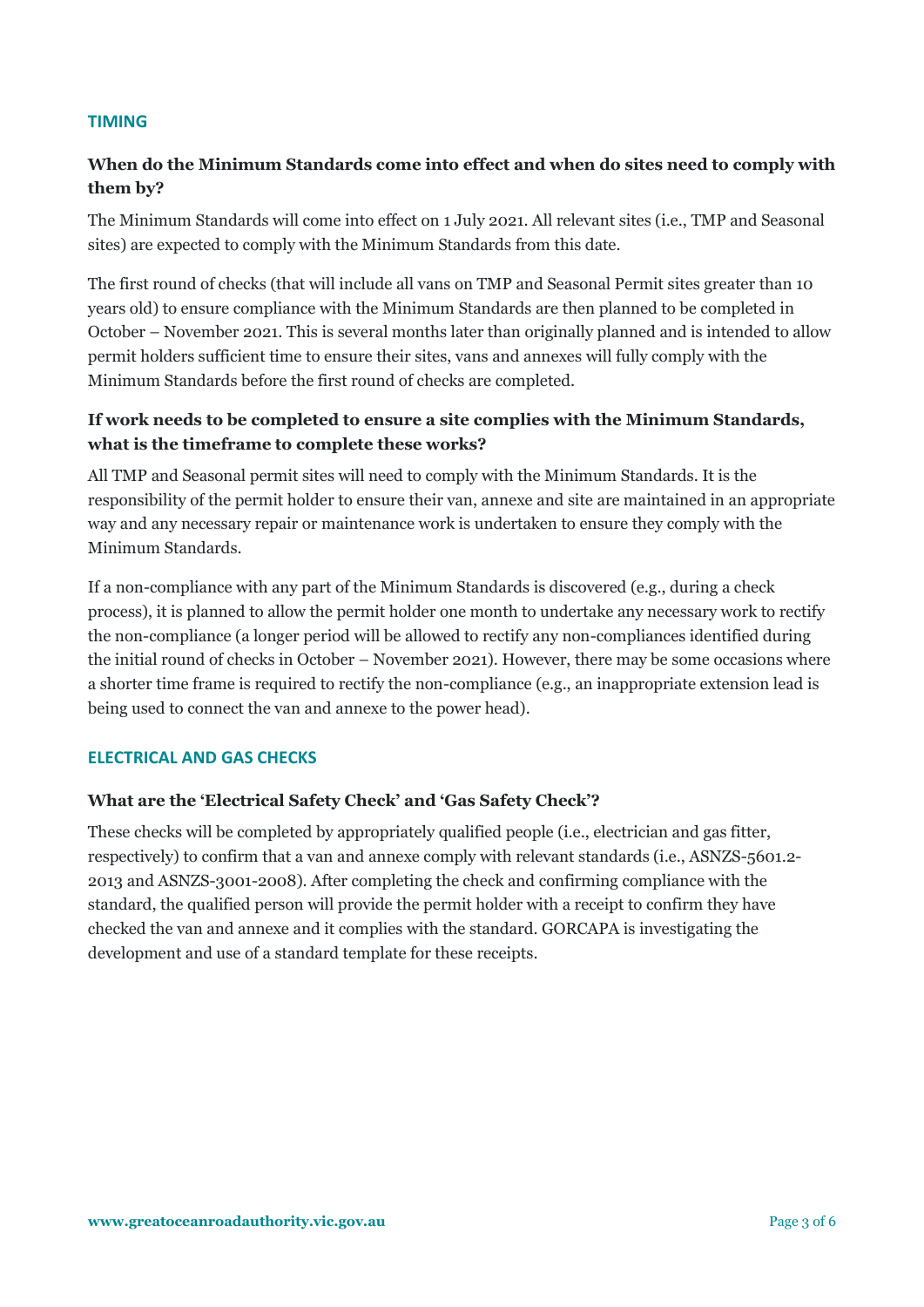# **Who is going to complete the 'Electrical Safety Check' and 'Gas Safety Check' and at whose cost?**

While the park will help arrange the initial inspections by bringing trades onsite, for future inspections it is the responsibility of each permit holder to engage suitably qualified persons (i.e., electrician, gas fitter) to complete the checks and provide the receipts for their van and annex at the required intervals (e.g., every 3 years if a Seasonal site and every 5 years if a TMP site). Permit holders will be responsible for any costs associated with ensuring their van and annex achieves the standards and obtaining the receipts beyond the initial checks.

# **How much will the checks and receipts cost?**

There will be no set cost associated with the checks or receipts. Permit holders will be able to engage any person they like to complete the checks and provide the receipts if they have the appropriate qualifications. As an indication, a Torquay electrician who has participated in the development of the Minimum Standards has advised that they would complete the Electrical Safety Check and issue a receipt for approx. \$80 per site.

# **Do permit holders need to provide the electrical and gas check receipts to anyone?**

Copies of the receipts will need to be provided as part of the checking process for the 'Minimum Standards' to demonstrate their currency. Copies may also need to be provided to park management at other times for the same purpose.

## **MOVEABILITY**

## **Why do vans need to have wheels, draw bar, etc, attached?**

Vans can be moved in other ways (e.g., back of a truck) that still ensure they comply with the 'moveable in 24 hours' requirement of the Residential Tenancies Act 1997.

While also potentially being of use if a situation arose where a van needed to be moved quickly (e.g., to move it away from a fire in the park), requiring vans to have wheels, drawbars, etc, helps maintain caravans in the park looking and feeling like caravans, and therefore helps the parks continuing to look and feel like caravan parks.

It is acknowledged that a small number of existing caravans in the parks do not currently have wheels, drawbars, etc, and these will not be required to comply with this part of the Minimum Standards. This is because the owners of these caravans may have been allowed to remove these items by park managers in the past and it would not be fair to now require the owners to reinstate them. Caravans being brought into the parks for the first time, as well as all other existing caravans which have these components now in the parks, need to comply with this standard. This is acknowledged in a footnote in the relevant part (i.e., page 4) of the Minimum Standards.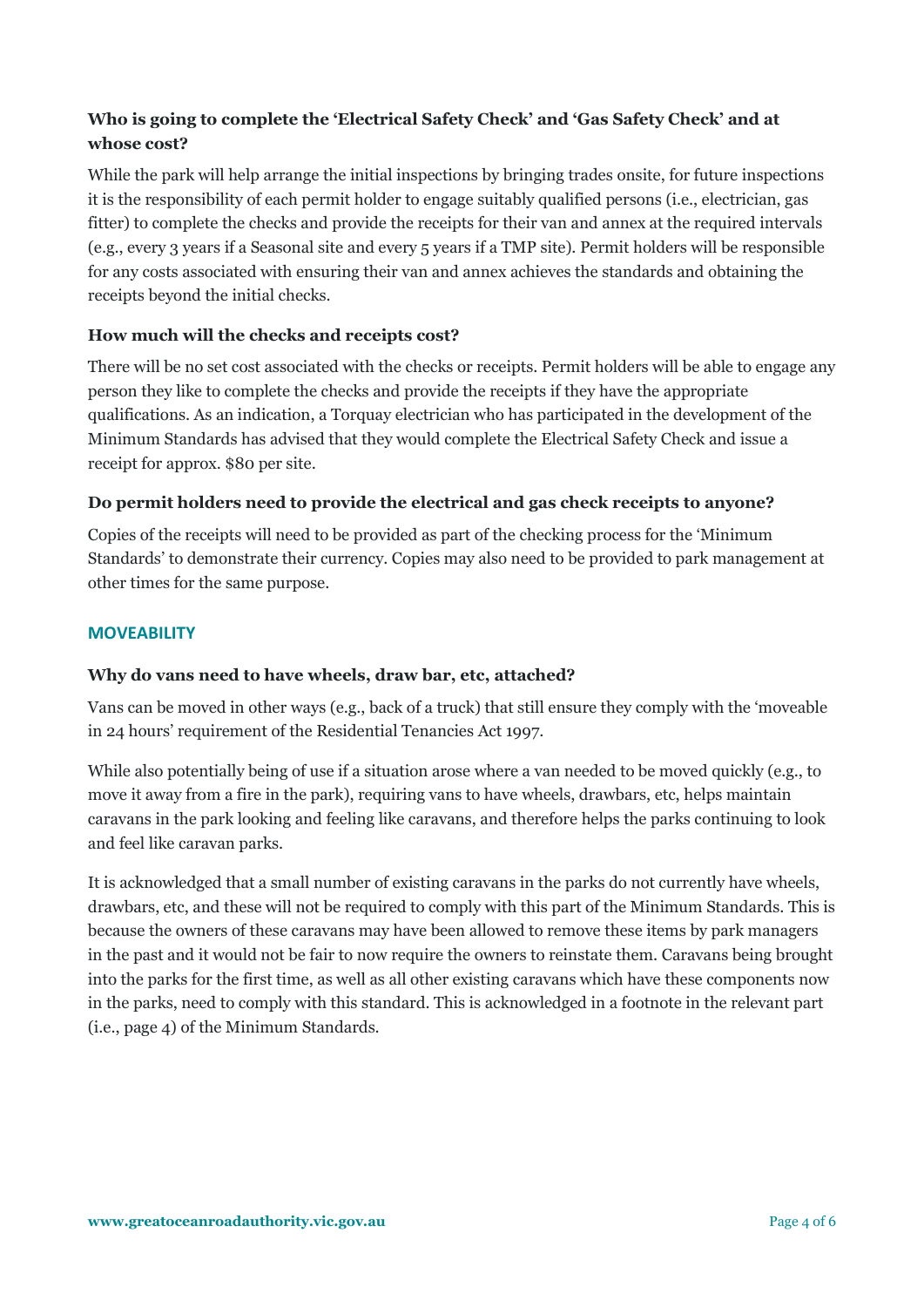# **What is the basis for the requirement for vans to be parked with the draw bar facing the nearest road?**

Having vans parked with their drawbars facing the nearest road allows them to potentially be moved more easily and quickly if the need arises (e.g., to move them away from a fire in the park). It also helps provide for an orderly layout of sites and the park.

## **OTHER**

# **What is an annexe 'compliance plate' (Minimum Standard 4b) and why is it required?**

The Residential Tenancies (Caravan Parks and Movable Dwellings Registration and Standards) Regulations 2010 requires that a compliance plate be permanently fixed onto any rigid annex when it is constructed in a caravan park to state that the dwelling complies with the regulations. A compliance plate should also be provided if additions (such as a deck or veranda) or alterations (such as increasing the size of a dwelling) are undertaken following initial installation. This requirement applies to new or relocated rigid annexes, but not to those constructed prior to 1 November 1993 (when the requirement first came into effect)

# **What is 'significant rust'? (Minimum Standard 4a)**

It is recognised that some amount of rust in caravans and annexes would not detrimentally affect their safety and appearance and that is it very hard to avoid when they are located on the coast. However, there is also a point at which the amount of rust becomes 'significant' and does affect the safety and appearance of the caravans. This would include if it covered a significantly sized area, is likely to be affecting or threatening to affect the structural integrity of the van or annex or is obviously visible from neighbouring sites. Part E: Photo Examples in the Minimum Standards is intended to help illustrate what is meant by 'significant rust'.

## **Things like 'faded/worn paint' can be subjective – how will these be assessed?**

Similarly, to 'significant rust' above. It is not expected that all vans and annexes be freshly painted, but there comes a point where the painted surfaces have deteriorated to the stage where it impacts the appearance of the van/annex and the park. Part E: Photo Examples in the Minimum Standards also illustrates what is meant by 'faded/worn paint'.

## **Will the Minimum Standards apply to all caravans in the parks?**

The main intention of the Minimum Standards is to ensure all TMP, and Seasonal permit sites meet basic standards regarding their appearance and safety. Therefore, the Minimum Standards will apply to all TMPand Seasonal sites in the parks, irrespective of the age of the caravans and annexes on them. It could be expected that relatively new vans and annexes will comply with the Minimum Standards given their age and inherent condition, and therefore vans and annexes under 15 years old will not be subject to the checking process, however they must comply with the Minimum Standards.